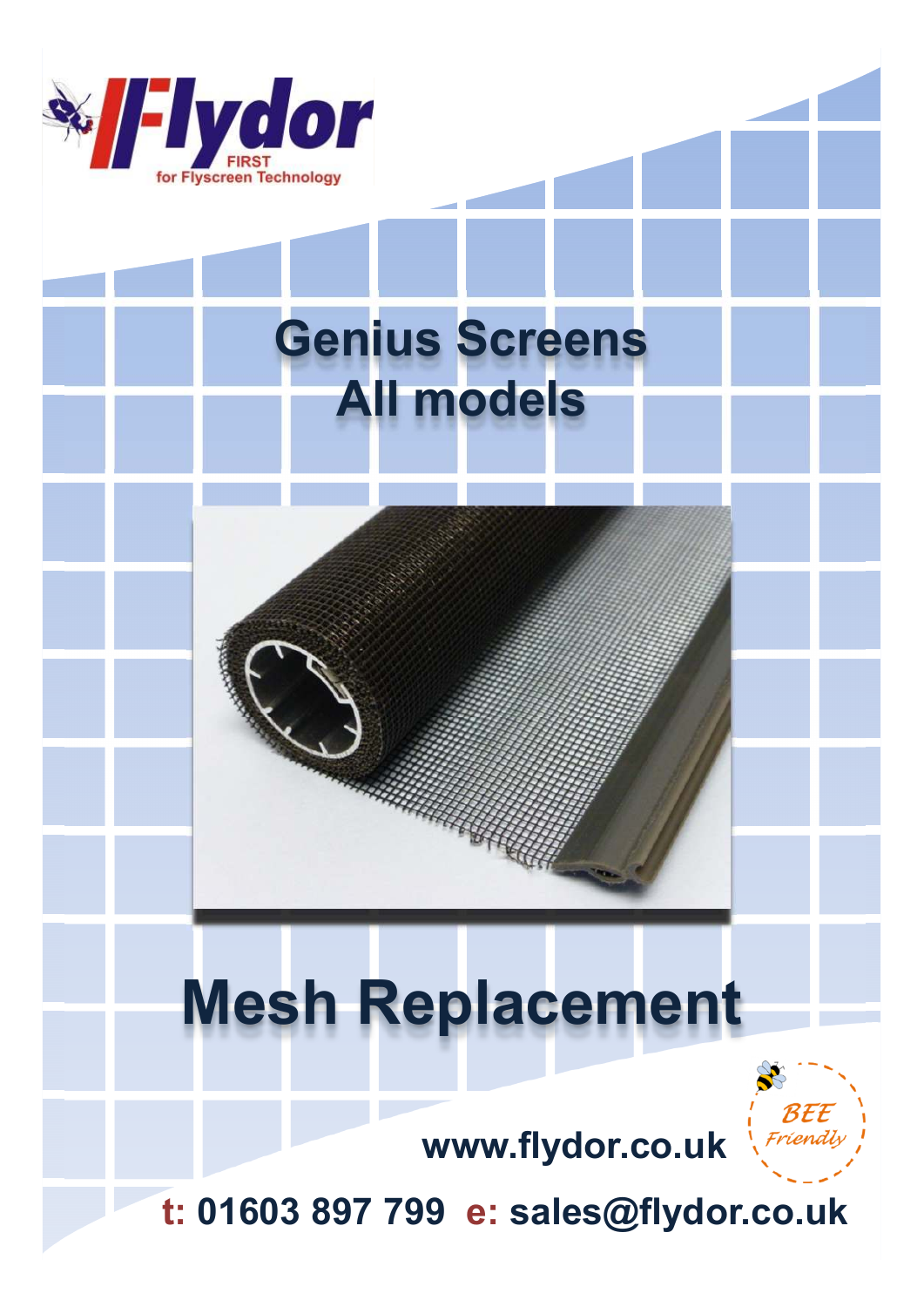## **Retractable Screen Mesh Replacement**

This is a generic guide designed for the **Genius** retractable screens. Instructions are the same for Vertical or Horizontal Screens.

- 1. Close the screen so the mesh is totally retracted into the cassette.
- 2. Remove the cassette from the side guides. (This may require the screen to be removed from the window).
- 3. Remove the RIGHT cassette end cap (with safety brake if fitted or Chain drive).\*
- 4. Carefully prise the LEFT hand cassette end cap out approx. 50mm. **WARNING** the end cap will twist as the tensioned spring is withdrawn, so hold securely!
- 5. Carefully allow the spring to unwind slowly counting the rotations as you go.
- 6. When there is no further tension in the spring, withdraw it fully from the cassette case.
- 7. Remove the mesh, tube and pull bar assembly from the cassette housing.
- 8. Take note of the fitting of the handles and carefully prise out a pull bar end cap.
- 9. Slide the mesh out from the pull bar.
- 10. Re-assembly is the reverse of the above.

#### *\* If L/H Chain drive, the spring will be on the right hand side.*

*Tip; The Pull bar end caps can be troublesome to get out without damaging them. Replace with new ones to save time and effort!*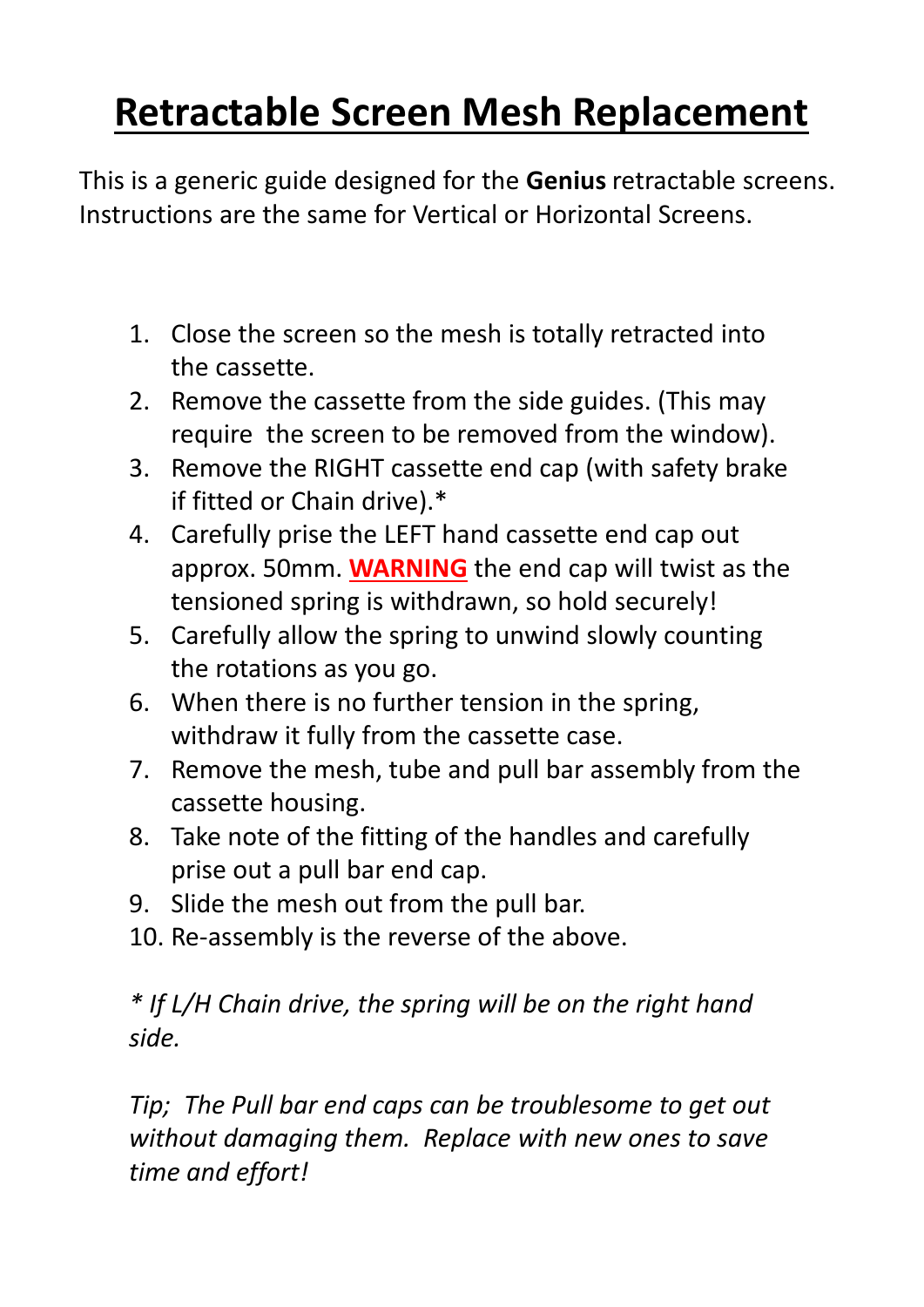

### Genius Vertical (MGVCS) illustrated